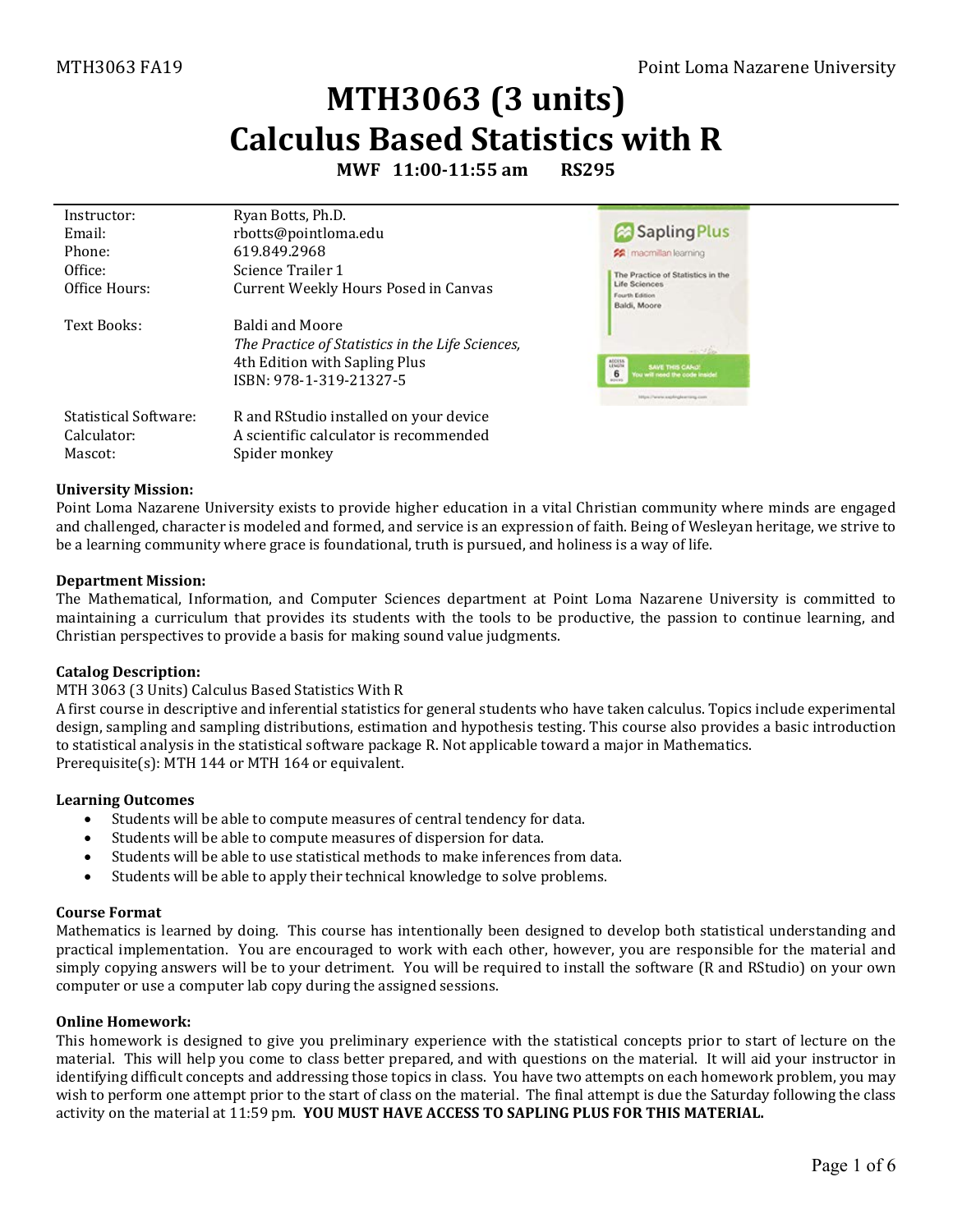## MTH3063 FA19 Point Loma Nazarene University

## **Written Homework:**

The homework is designed to allow you to grasp the concepts of Statistics; it is not an end in itself. Assignments will be announced on Monday, and Wednesday. The work will be due on the following Monday (with a few exceptions). The problems from the text may be submitted as a hard copy or may be submitted by e-mail in Word or Excel format (but not in Google Docs). There may also be other activities that are completed as homework. Late homework will not be accepted without prior consent or a well-documented emergency beyond your control. The lowest homework score will be dropped prior to computing the final course grade.

Collected assignments must be prepared in a style suitable for grading. The following guidelines are used to determine credit:

- the organization must be easy to follow
- the work must be legible
- complete solutions must be written for problems (not just answers);
- answers must be clearly marked
- use complete sentences to answer questions

### **Labs:**

The labs will be posted in Canvas and are due in Canvas at the scheduled times (by 11:59 pm on the Saturday prior to the next lab).

### **Examinations and the Final Examination:**

There will be two Mid-Semester Examinations and a comprehensive Final Examination. Both Mid-Semester Examinations and the Final Examination will include problems and questions over material assigned in the text, readings and handouts, as well as material presented in class. The examination schedule is included in the daily schedule. The instructor will not accept excuses such as poor communication with parents, benefactors, surf team sponsors and/or travel agents. No examination shall be missed without prior consent or a well-documented emergency beyond your control. In such cases, all make-up exams will occur at 8:30 am on the Saturday between classes and Final Exam week. A score of zero will be assigned for an examination that is missed without prior consent or a well-documented emergency beyond your control. The Lab Final Examination will be included as 1/5th of the Final Examination score.

### **Grade Components:**

| <b>Grade Component</b>       | Percent |
|------------------------------|---------|
| Two Examinations at 15% each | 30      |
| <b>Final Exam</b>            | 35      |
| Labs                         | 15      |
| Online Homework              | 10      |
| Written Homework             | 10      |
| Total                        | 100     |

### **Grading Scale:**

Grades are based on the number of points accumulated throughout the course with the following exception. A student must pass at least one of Examination 1, Examination 2, or the Final Examination in order to pass the class. That is, a score of 60% must be achieved on one of the Examinations, or else the final grade will be an F regardless of all other point totals. Approximate minimal percentages required to obtain a given grade are:

| Grading Scale in percentages   A | в |                                                                                       |  |
|----------------------------------|---|---------------------------------------------------------------------------------------|--|
|                                  |   | $\ $ (87.5, 90.0) $\ $ (77.5, 80.0) $\ $ (67.5, 70.0) $\ $                            |  |
|                                  |   | $\mid$ [92.5, 100] $\mid$ [82.5, 87.5] $\mid$ [72.5, 77.5] $\mid$ [62.5, 67.5] $\mid$ |  |
|                                  |   | $-$ [90.0, 92.5) [80.0, 82.5) [70.0, 72.5) [60.0, 62.5)]                              |  |

#### **Attendance:**

Attendance is expected at each class session. In the event of an absence you are responsible for the material covered in class and the assignments given that day.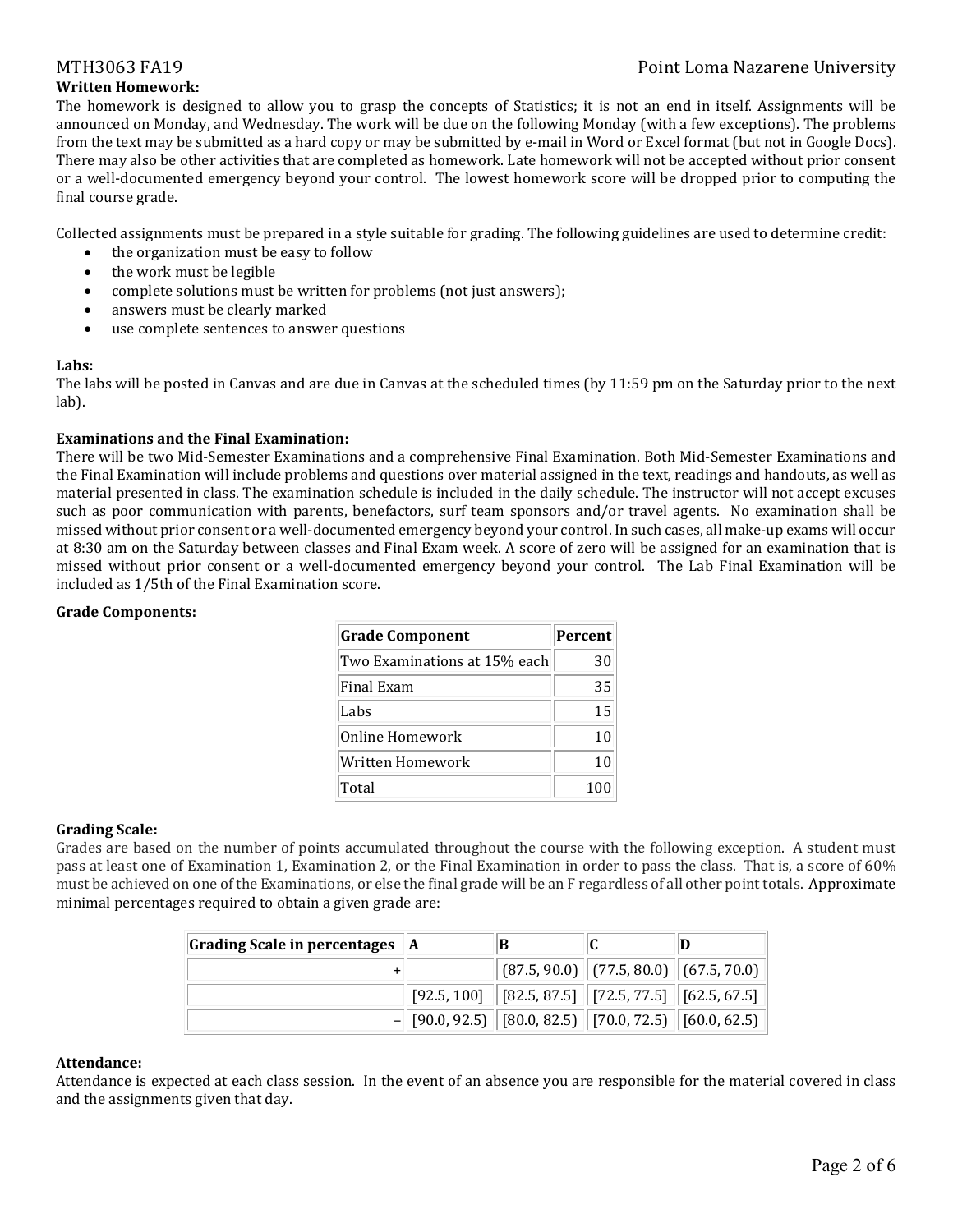### MTH3063 FA19 Point Loma Nazarene University

Regular and punctual attendance at all classes is considered essential to optimum academic achievement. If the student is absent from more than 10 percent of class meetings, the faculty member can file a written report which may result in de-enrollment. If the absences exceed 20 percent, the student may be de-enrolled without notice until the university drop date or, after that date, receive the appropriate grade for their work and participation. See [Attendance Policy](https://catalog.pointloma.edu/content.php?catoid=28&navoid=1761#Class_Attendance) in the in the Undergraduate Academic Catalog.

#### **Class Enrollment:**

It is the student's responsibility to maintain his/her class schedule. Should the need arise to drop this course (personal emergencies, poor performance, etc.), the student has the responsibility to follow through (provided the drop date meets the stated calendar deadline established by the university), not the instructor. Simply ceasing to attend this course or failing to follow through to arrange for a change of registration (drop/add) may easily result in a grade of F on the official transcript.

#### **Academic Accommodations:**

While all students are expected to meet the minimum standards for completion of this course as established by the instructor, students with disabilities may require academic adjustments, modifications or auxiliary aids/services. At Point Loma Nazarene University (PLNU), these students are requested to register with the Disability Resource Center (DRC), located in the Bond Academic Center. [\(DRC@pointloma.edu](mailto:DRC@pointloma.edu) or 619-849-2486). The DRC's policies and procedures for assisting such students in the development of an appropriate academic adjustment plan (AP) allows PLNU to comply with Section 504 of the Rehabilitation Act and the Americans with Disabilities Act. Section 504 (a) prohibits discrimination against students with special needs and guarantees all qualified students equal access to and benefits of PLNU programs and activities. After the student files the required documentation, the DRC, in conjunction with the student, will develop an AP to meet that student's specific learning needs. The DRC will thereafter email the student's AP to all faculty who teach courses in which the student is enrolled each semester. The AP must be implemented in all such courses.

If students do not wish to avail themselves of some or all of the elements of their AP in a particular course, it is the responsibility of those students to notify their professor in that course. PLNU highly recommends that DRC students speak with their professors during the first two weeks of each semester about the applicability of their AP in that particular course and/or if they do not desire to take advantage of some or all of the elements of their AP in that course.

#### **Academic Honesty:**

Students should demonstrate academic honesty by doing original work and by giving appropriate credit to the ideas of others. Academic dishonesty is the act of presenting information, ideas, and/or concepts as one's own when in reality they are the results of another person's creativity and effort. A faculty member who believes a situation involving academic dishonesty has been detected may assign a failing grade for that assignment or examination, or, depending on the seriousness of the offense, for the course. Faculty should follow and students may appeal using the procedure in the university Catalog. See [the catalog](https://catalog.pointloma.edu/content.php?catoid=28&navoid=1761#Academic_Honesty) for definitions of kinds of academic dishonesty and for further policy information.

#### **Final Exam: Monday December 10, 2019 10:30 am – 1:00 pm**

The final exam date and time is set by the university at the beginning of the semester and may not be changed by the instructor. This schedule can be found on the university website and in the course calendar. No requests for early examinations will be approved. Only in the case that a student is required to take three exams during the same day of finals week, is an instructor authorized to consider changing the exam date and time for that particular student.

#### **The Final Exam is a comprehensive examination.**

#### **Copyright Protected Materials:**

Point Loma Nazarene University, as a non-profit educational institution, is entitled by law to use materials protected by the US Copyright Act for classroom education. Any use of those materials outside the class may violate the law.

#### **Credit Hour:**

In the interest of providing sufficient time to accomplish the stated course learning outcomes, this class meets the PLNU credit hour policy for a 3 unit class delivered over 15 weeks. Specific details about how the class meets the credit hour requirements can be provided upon request.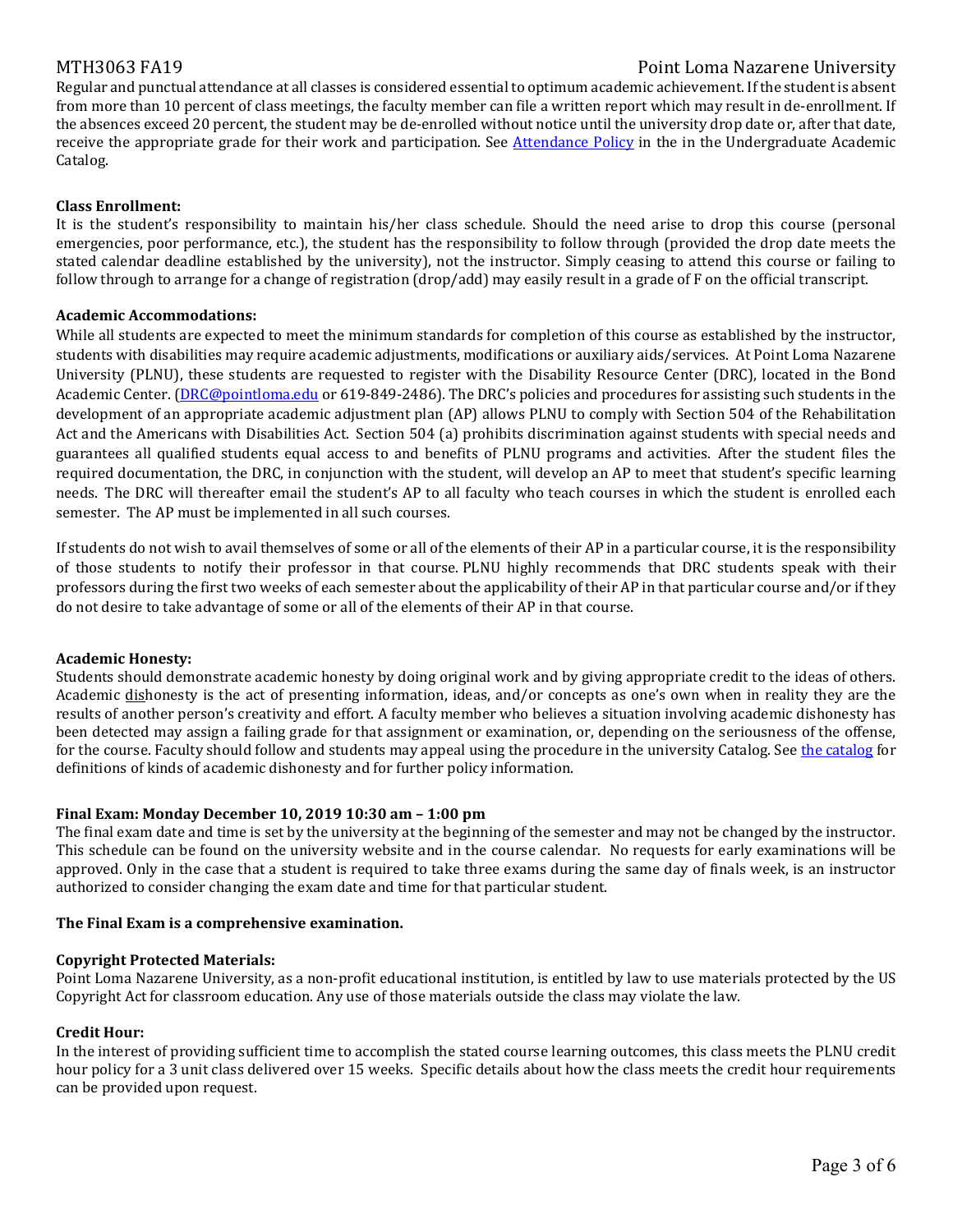# **Written Homework Problem List**

| <b>Assignment</b><br><b>Number</b> | <b>Chapter</b> | <b>Written Homework</b>    |
|------------------------------------|----------------|----------------------------|
| 1                                  | $\mathbf 1$    | 23, 25, 26, 27, 28, 29, 32 |
|                                    | 2              | 26,27,32,35,36,38,39       |
|                                    | 3              | 26,32                      |
| 2                                  | 4              | 26,31                      |
|                                    | 5              | 8,9,10,11,13,29            |
| 3                                  | 6              | 25,26,27,32,33,41          |
|                                    | 7              | 24,29,30,34                |
|                                    | 9              | 26,27,30,35                |
| 4                                  | 10             | 26,33,34,47                |
|                                    | 11             | 19,21,24,28,34             |
| 5                                  | 13             | 32,36,45                   |
| 6                                  | 14             | 30,40,41,46                |
| 7                                  | 15             | 25,27                      |
| 8                                  | 17             | 39,40,41                   |
| 9                                  | 18             | 21,22,26                   |
|                                    | 24             | 22                         |
| 10                                 | 19             | 29,33,40                   |
|                                    | 20             | 28,33                      |
| 11                                 | 22             | 23,25                      |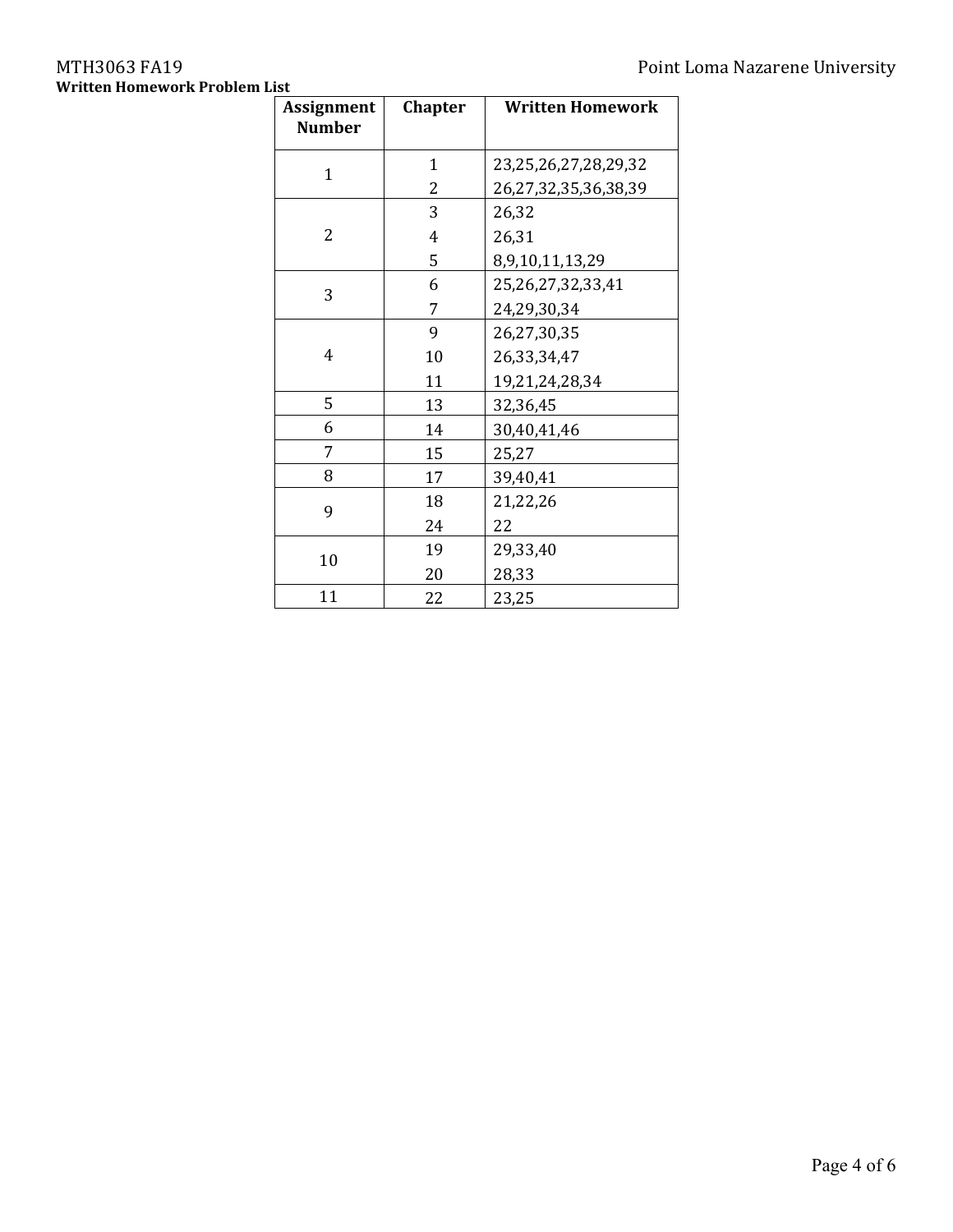# MTH3063 FA19 **Point Loma Nazarene University**

|                | Sun | Mon                                                                  | <b>Tues</b>  | Wed                                                                             | <b>Thurs</b>            | Fri               | Sat                                                                   |
|----------------|-----|----------------------------------------------------------------------|--------------|---------------------------------------------------------------------------------|-------------------------|-------------------|-----------------------------------------------------------------------|
|                |     | <b>Labor Day</b>                                                     | 3            | $\overline{4}$                                                                  | 5                       | 6                 |                                                                       |
|                |     |                                                                      |              | Introduction Overview of Hybrid Course<br>Buy Online Text (including resources) |                         |                   | Read<br>1: Picturing Distributions<br>2: Describing Distr. with #s    |
|                |     |                                                                      |              | Lab<br>1: Your First Commands*                                                  |                         | Open Lab          | Online HW 1<br>(1 <sup>st</sup> Try)                                  |
|                |     | 9                                                                    | 10           | 11                                                                              | 12                      |                   |                                                                       |
|                | 8   | 1: Picturing Distributions<br>Activities                             |              | Open $R$ Lab                                                                    |                         | 13                | 14<br>Read<br>3: Scatterplots & Correlation                           |
|                |     | 2: Describing Distr. with #s                                         |              |                                                                                 |                         |                   | 4: Regression Analysis                                                |
|                |     | Introduction 3: Scatterplots & Correlation                           |              |                                                                                 |                         |                   | Online HW $3$ and $4$ $(1st Try)$                                     |
|                |     | 4: Regression                                                        |              |                                                                                 |                         |                   | Due:                                                                  |
|                |     | 1 and 2 (Written)<br>HW Assigned                                     |              |                                                                                 |                         | Open Lab          | Online HW $1$ $(2nd try)$<br>1: Your First Commands<br>Lab            |
|                | 15  | 16                                                                   | 17           | 18                                                                              | 19                      | 20                | 21                                                                    |
|                |     | 3: Scatterplots & Correlation<br>Activities                          |              | Lab<br>2: Summarizing Data*                                                     |                         |                   | Read<br>5: Two-Way Tables                                             |
|                |     | 4: Regression<br>Introduction 5: Two-Way Tables                      |              |                                                                                 |                         |                   | 7: Samples and Obs. Studies<br>Online HW 5 and 7 (1st Try)            |
|                |     | 7: Samples and Obs. Studies                                          |              |                                                                                 |                         |                   |                                                                       |
| September      |     | <b>HW</b> Assigned<br>3 and 4 (Written)                              |              | HW Due<br>1 and 2 (Written)<br>Lab Assigned<br>Summarizing Data                 |                         | Open Lab          | Due:<br>Online HW $\,$ 3 and 4 $\,$ (2 <sup>nd</sup> try)             |
|                | 22  | 23                                                                   | 24           | 25                                                                              | 26                      | 27                | 28                                                                    |
|                |     | 5: Two-Way Tables<br>Activities                                      |              | Open $R$ Lab                                                                    |                         |                   | Read<br>8: Designing Experiments                                      |
|                |     | 7: Samples and Obs. Studies<br>Introduction 8: Designing Experiments |              |                                                                                 |                         |                   | 9: Introducing Probability<br>Online HW $8$ and $9$ $(1st Try)$       |
|                |     | 9: Introducing Probability                                           |              |                                                                                 |                         |                   | Due:                                                                  |
|                |     | HW Assigned<br>5 and 7<br>(Written)                                  |              |                                                                                 |                         |                   | Online HW 5 and 7 (2nd try)                                           |
|                |     |                                                                      | $\mathbf{1}$ | HW Due<br>3 and 4<br>(Written)                                                  | $\overline{\mathbf{3}}$ | Open Lab          | 2: Summarizing Data<br>Lab:                                           |
|                | 29  | 30<br>Activities<br>8: Designing Experiments                         |              | $\overline{2}$<br>Lab<br>3: Summarizing                                         |                         |                   | 5 <sup>5</sup><br>Read<br>10: General Rules of                        |
|                |     | 9: Introducing Probability                                           |              | Relationships*                                                                  |                         |                   | Probability                                                           |
|                |     | Introduction 10: General Rules of Prob.<br>11: Normal Distributions  |              |                                                                                 |                         |                   | 11: Normal Distributions<br>Online HW 10 and 11 (1 <sup>st</sup> Try) |
|                |     |                                                                      |              |                                                                                 |                         |                   |                                                                       |
|                |     | 8 and 9 (Written)<br>HW Assigned                                     |              | HW Due<br>(Written)<br>5 and 7<br>Lab Assigned<br>Summarizing Relationships     |                         | Open Lab          | Due:<br>Online HW $8$ and $9$ $(2nd try)$                             |
|                | 6   | 7                                                                    | 8            | q                                                                               | 10                      | 11                | 12                                                                    |
| <b>October</b> |     | Activities<br>10: General Rules of                                   |              | Open $R$ Lab                                                                    |                         |                   | Read<br>14: Introduction to Inference                                 |
|                |     | Probability<br>11: Normal Distributions                              |              |                                                                                 |                         |                   | Online HW 14 (1st Try)                                                |
|                |     | Introduction 14: Introduction to Inference                           |              |                                                                                 |                         |                   | Due:<br>Online HW 10 and 11 $(2nd try)$                               |
|                |     |                                                                      |              | HW Due<br>8 and 9<br>(Written)                                                  |                         | Open Lab          | Lab<br>3: Summarizing Relationships                                   |
|                |     | HW Assigned<br>10 and 11 (Written)                                   |              |                                                                                 |                         |                   |                                                                       |
|                | 13  | 14<br>Activities<br>14: Introduction to Inference                    | 15           | 16<br>Lab<br>4: Is This Data Normal?*                                           | 17                      | 18                | 19<br>Read<br>15: Inference in Practice                               |
|                |     | Introduction 15: Inference in Practice                               |              |                                                                                 |                         |                   | 17: Inference about a Pop.                                            |
|                |     | 17: Inference about a Pop.                                           |              |                                                                                 |                         |                   | Mean                                                                  |
|                |     | Mean                                                                 |              | HW Due<br>10 and 11 (Written)                                                   |                         |                   | Online HW 15 and 17 $(1^{st} Try)$                                    |
|                |     | 14<br>(Written)<br>HW Assigned                                       |              | Lab Assigned<br>Is This Data Normal?                                            |                         | Open Lab          | Due:<br>Online HW $14$ (2 <sup>nd</sup> try)                          |
|                | 20  | 21                                                                   | 22           | 23                                                                              | 24                      | 25                | 26                                                                    |
|                |     | <b>Review for Exam</b>                                               |              | Exam 1                                                                          |                         |                   |                                                                       |
|                |     |                                                                      |              |                                                                                 |                         | <b>Fall Break</b> |                                                                       |
|                |     |                                                                      |              | <b>HW</b> Due<br>14 (Written)                                                   |                         |                   |                                                                       |